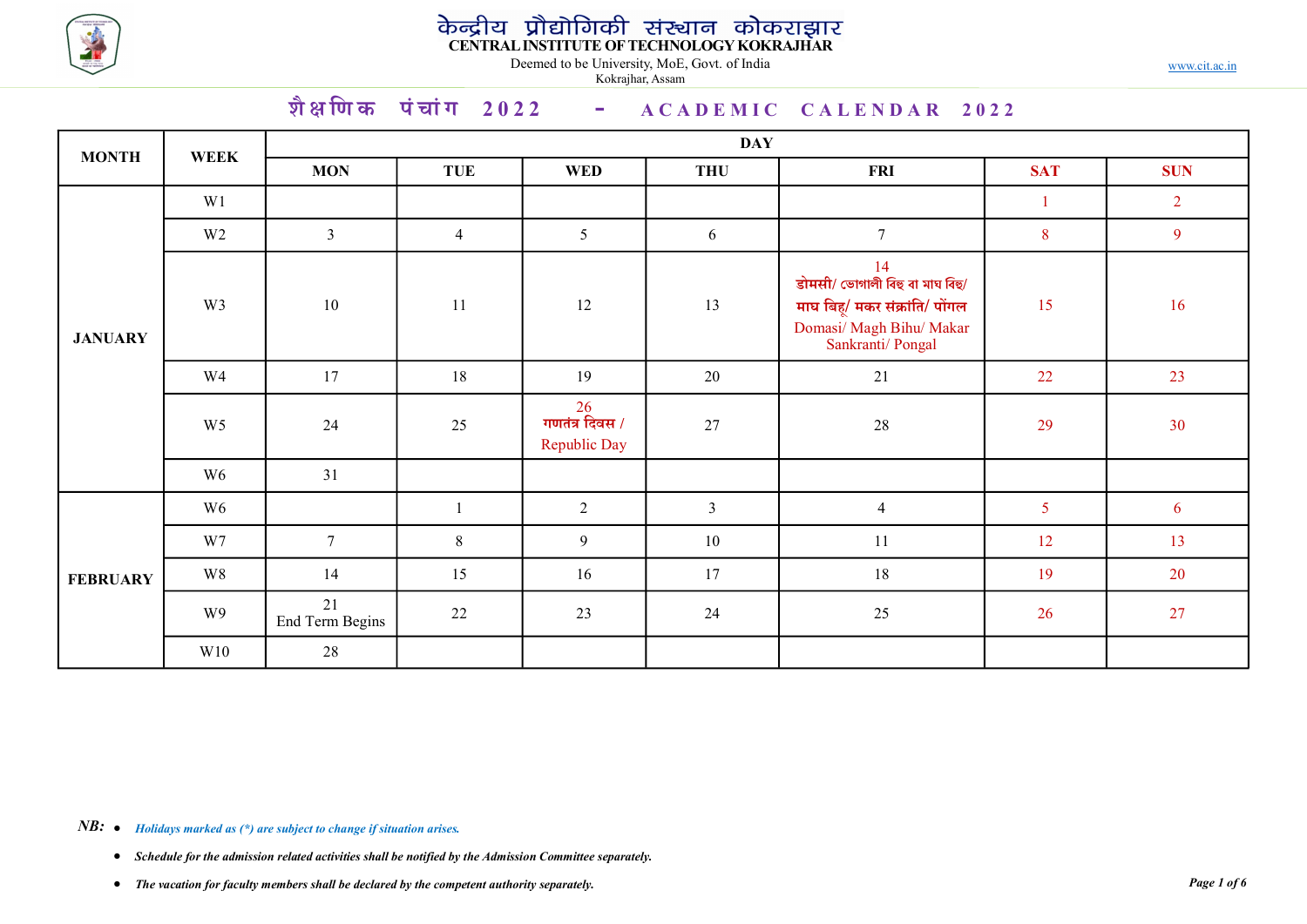

# केन्द्रीय प्रौद्योगिकी संस्थान कोकराझार<br>CENTRALINSTITUTE OF TECHNOLOGY KOKRAJHAR

|              |             |                                                         |                                                 | Kokrajhar, Assam | केन्द्रीय प्रौद्योगिकी संस्थान कोकराझार<br>CENTRALINSTITUTE.OFTECHNOLOGY.KOKRAJHAR<br>Deemed to be University, MoE, Govt. of India |                                                 |                | www.cit.ac.in  |  |  |  |  |  |
|--------------|-------------|---------------------------------------------------------|-------------------------------------------------|------------------|------------------------------------------------------------------------------------------------------------------------------------|-------------------------------------------------|----------------|----------------|--|--|--|--|--|
|              |             |                                                         | शैक्षणिक पंचांग 2022 - $ACADEMIC CALENDAR 2022$ |                  |                                                                                                                                    |                                                 |                |                |  |  |  |  |  |
| <b>MONTH</b> | <b>WEEK</b> | <b>MON</b>                                              | <b>TUE</b>                                      | <b>WED</b>       | <b>DAY</b><br><b>THU</b>                                                                                                           | <b>FRI</b>                                      | <b>SAT</b>     | <b>SUN</b>     |  |  |  |  |  |
|              | W10         |                                                         | $\overline{1}$                                  | 2                | $\mathfrak{Z}$                                                                                                                     | $\overline{4}$                                  | 5 <sup>5</sup> | 6              |  |  |  |  |  |
|              | W11         | $7\overline{ }$                                         | 8                                               | 9                | 10                                                                                                                                 | 11                                              | 12             | 13             |  |  |  |  |  |
| <b>MARCH</b> | W12         | 14                                                      | 15                                              | 16               | 17                                                                                                                                 | 18<br>होली / $\overline{\text{Holi}}$           | 19             | 20             |  |  |  |  |  |
|              | W13         | 21<br>Even Semester<br>Registration &<br>Classes begins | 22                                              | 23               | 24                                                                                                                                 | 25<br>Last day of Even<br>Semester Registration | 26             | 27             |  |  |  |  |  |
|              | W14         | 28                                                      | 29                                              | 30               | 31                                                                                                                                 |                                                 |                |                |  |  |  |  |  |
|              | W14         |                                                         |                                                 |                  |                                                                                                                                    |                                                 | $\overline{2}$ | $\overline{3}$ |  |  |  |  |  |
|              | W15         | $\overline{4}$                                          | $5\overline{)}$                                 | 6                | $7\overline{ }$                                                                                                                    | $8\phantom{.}$                                  | $\overline{9}$ | 10             |  |  |  |  |  |
| <b>APRIL</b> | W16         | 11                                                      | $12\,$                                          | $13\,$           | 14<br><mark>बैसागु / ৰঙালী বি</mark> হু  বা ব'হাগ<br>बिछ / बैसाखी and<br>महावीर जयंती /<br>Mahavir Jayanti                         | $\frac{15}{3}$ गुड फ्राइडे /<br>Good Friday     | 16             | 17             |  |  |  |  |  |
|              | W17         | 18                                                      | 19                                              | 20               | 21                                                                                                                                 | 22<br>Ecstasy                                   | 23<br>Ecstasy  | 24<br>Ecstasy  |  |  |  |  |  |
|              | W18         | 25                                                      | 26                                              | 27               | 28                                                                                                                                 | 29                                              | 30             |                |  |  |  |  |  |

**NB:**  $\bullet$  Holidays marked as (\*) are subject to change if situation arises.

• Schedule for the admission related activities shall be notified by the Admission Committee separately.

• The vacation for faculty members shall be declared by the competent authority separately.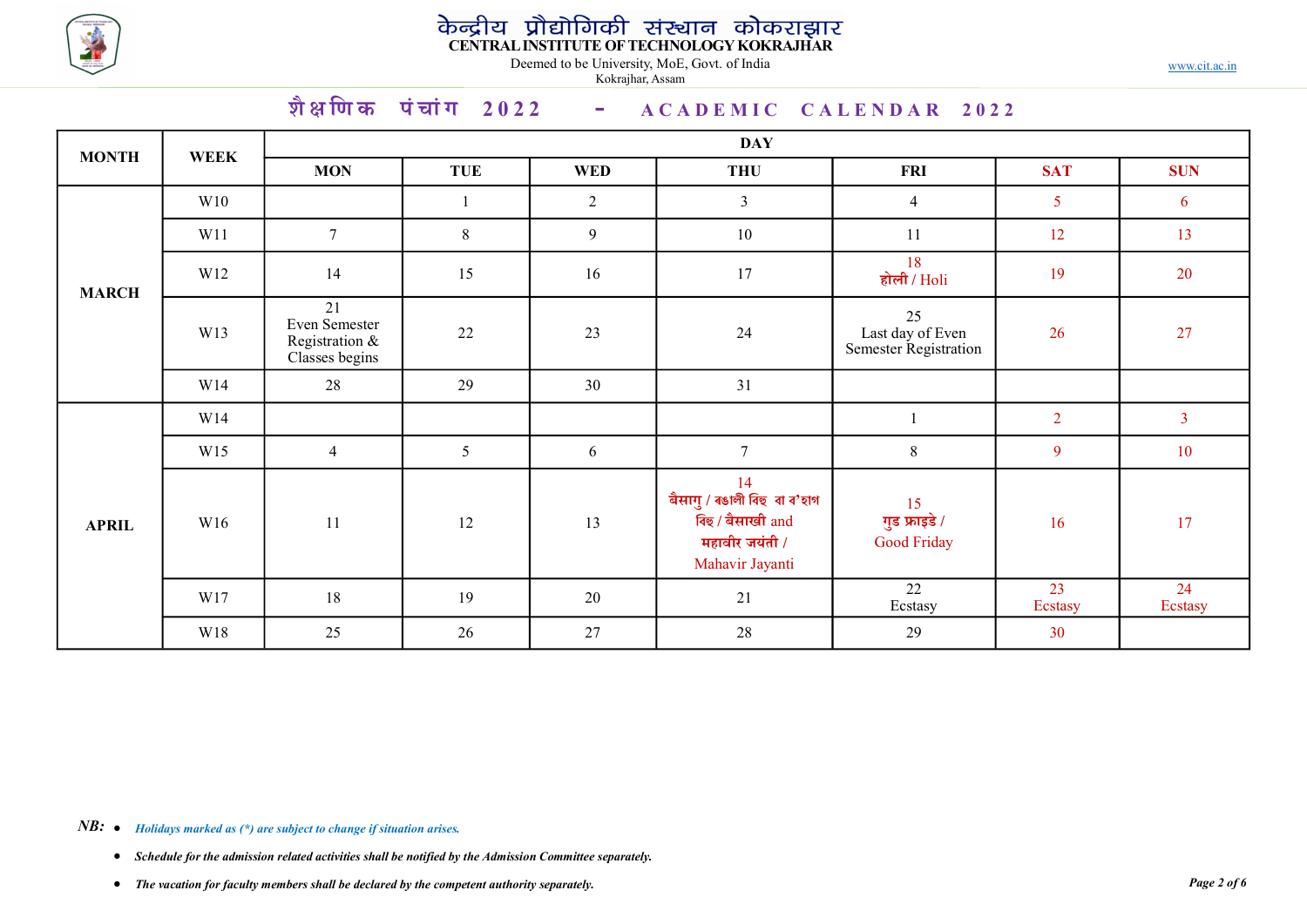

# केन्द्रीय प्रौद्योगिकी संस्थान कोकराझार<br>CENTRALINSTITUTE OF TECHNOLOGY KOKRAJHAR

|              |                 |                                                        |                                                          | Deemed to be University, MoE, Govt. of India<br>Kokrajhar, Assam | केन्द्रीय प्रौद्योगिकी संस्थान कोकराझार<br>CENTRAL INSTITUTE OF TECHNOLOGY KOKRAJHAR |                |                | www.cit.ac.in  |
|--------------|-----------------|--------------------------------------------------------|----------------------------------------------------------|------------------------------------------------------------------|--------------------------------------------------------------------------------------|----------------|----------------|----------------|
|              |                 |                                                        |                                                          |                                                                  | शैक्षणिक पंचांग 2022 - $ACADEMIC$ CALENDAR 2022                                      |                |                |                |
| <b>MONTH</b> | <b>WEEK</b>     | <b>MON</b>                                             | <b>TUE</b>                                               | <b>WED</b>                                                       | <b>DAY</b><br><b>THU</b>                                                             | <b>FRI</b>     | <b>SAT</b>     | <b>SUN</b>     |
|              | W18             |                                                        |                                                          |                                                                  |                                                                                      |                |                | $\overline{1}$ |
|              | W19             | $\overline{2}$                                         | 3 <sup>7</sup><br>ईद दुल-फ़ित्र * /<br>$Id$ -ul-Fitr $*$ | $\overline{4}$                                                   | $5\overline{)}$                                                                      | 6              | $\overline{7}$ | 8              |
| <b>MAY</b>   | W <sub>20</sub> | 9<br>Mid Term                                          | 10<br>Mid Term                                           | 11<br>Mid Term                                                   | 12<br>Mid Term                                                                       | 13<br>Mid Term | 14             | 15             |
|              | W21             | $\frac{16}{$ बुद्ध पूर्णिमा /<br><b>Buddha Purnima</b> | 17                                                       | 18                                                               | 19                                                                                   | 20             | 21             | 22             |
|              | W <sub>22</sub> | 23                                                     | 24                                                       | 25                                                               | 26                                                                                   | 27             | 28             | 29             |
|              | W23             | 30                                                     | 31                                                       |                                                                  |                                                                                      |                |                |                |
|              | W23             |                                                        |                                                          | $\mathbf{1}$                                                     | $\overline{2}$                                                                       | $\overline{3}$ | $\overline{4}$ | 5 <sup>5</sup> |
|              | W24             | 6                                                      | $7\overline{ }$                                          | $8\phantom{.}$                                                   | 9                                                                                    | $10\,$         | 11             | 12             |
| <b>JUNE</b>  | W <sub>25</sub> | 13                                                     | 14                                                       | 15                                                               | 16                                                                                   | 17             | 18             | 19             |
|              | W26             | 20                                                     | 21                                                       | 22                                                               | 23                                                                                   | 24             | 25             | 26             |
|              | W27             | 27                                                     | 28                                                       | 29                                                               | 30<br>Last day of<br>Instruction                                                     |                |                |                |

- Schedule for the admission related activities shall be notified by the Admission Committee separately.
- The vacation for faculty members shall be declared by the competent authority separately.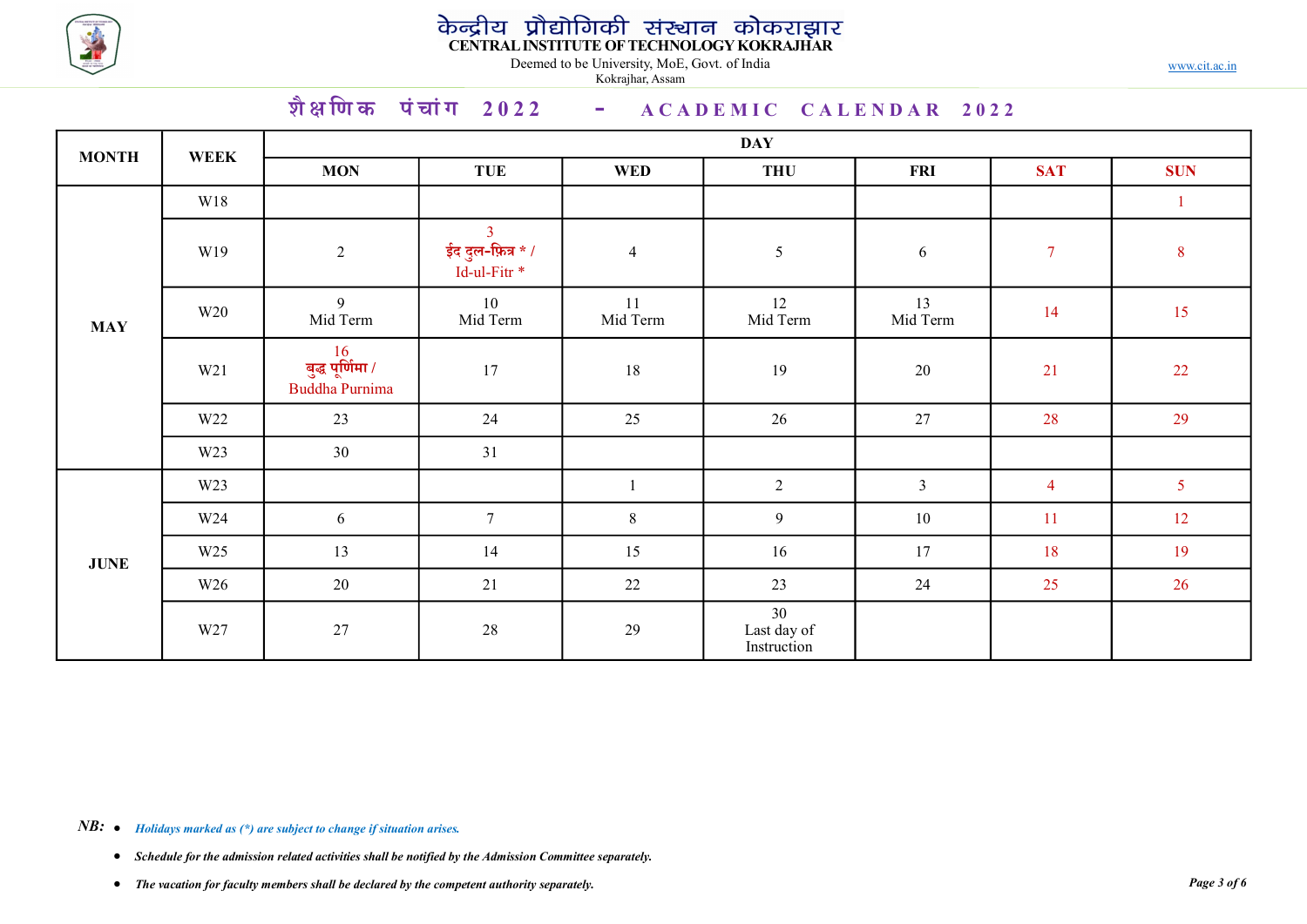

# केन्द्रीय प्रौद्योगिकी संस्थान कोकराझार<br>CENTRALINSTITUTE OF TECHNOLOGY KOKRAJHAR

|               |                 |                                                                                                                |                                         | Deemed to be University, MoE, Govt. of India<br>Kokrajhar, Assam | केन्द्रीय प्रौद्योगिकी संस्थान कोकराझार<br>CENTRAL INSTITUTE OF TECHNOLOGY KOKRAJHAR |                                                                                  |                                          | www.cit.ac.in                                      |  |  |  |  |  |
|---------------|-----------------|----------------------------------------------------------------------------------------------------------------|-----------------------------------------|------------------------------------------------------------------|--------------------------------------------------------------------------------------|----------------------------------------------------------------------------------|------------------------------------------|----------------------------------------------------|--|--|--|--|--|
|               |                 | शैक्षणिक पंचांग 2022 - $ACADEMIC$ CALENDAR 2022                                                                |                                         |                                                                  |                                                                                      |                                                                                  |                                          |                                                    |  |  |  |  |  |
|               |                 | <b>DAY</b>                                                                                                     |                                         |                                                                  |                                                                                      |                                                                                  |                                          |                                                    |  |  |  |  |  |
| <b>MONTH</b>  | <b>WEEK</b>     | <b>MON</b>                                                                                                     | <b>TUE</b>                              | <b>WED</b>                                                       | <b>THU</b>                                                                           | <b>FRI</b>                                                                       | <b>SAT</b>                               | <b>SUN</b>                                         |  |  |  |  |  |
|               | W <sub>27</sub> |                                                                                                                |                                         |                                                                  |                                                                                      | $\mathbf{1}$                                                                     | $\overline{2}$                           | $\overline{3}$                                     |  |  |  |  |  |
|               | W28             | End Term begins                                                                                                | $5\overline{)}$                         | 6                                                                | $\overline{7}$                                                                       | 8                                                                                | 9                                        | 10<br>ईद-उल-जुहा (बकरीद)/<br>Id-ul-Zuha (Bakrid) * |  |  |  |  |  |
| <b>JULY</b>   | W29             | <sup>11</sup>                                                                                                  | 12                                      | 13                                                               | 14                                                                                   | 15                                                                               | 16                                       | 17                                                 |  |  |  |  |  |
|               | W30             | 18                                                                                                             | 19                                      | 20                                                               | 21                                                                                   | 22                                                                               | 23                                       | 24                                                 |  |  |  |  |  |
|               | W31             | 25<br>Students'<br><b>Semester Break</b><br><b>Starts</b>                                                      | 26<br><b>Semester Break</b>             | 27<br><b>Semester Break</b>                                      | 28<br><b>Semester Break</b>                                                          | 29<br><b>Semester Break</b>                                                      | 30 <sup>°</sup><br><b>Semester Break</b> | 31<br>Students'<br><b>Semester Break</b><br>Ends   |  |  |  |  |  |
|               | W32             | $\overline{1}$<br>Odd Semester<br>Registration /<br>1 <sup>st</sup> day of Instruction/<br>Induction programme | $\overline{2}$                          | $\mathfrak{Z}$                                                   | $\overline{4}$                                                                       | 5<br>Last day of<br>Odd Semester<br>Registration/<br>Submission of<br>Grade Book | $6\overline{6}$                          | $\overline{7}$                                     |  |  |  |  |  |
| <b>AUGUST</b> | W33             | $8\,$                                                                                                          | 9 <sup>°</sup><br>मुर्हरम /<br>Muharram | $10\,$                                                           | $11\,$                                                                               | 12                                                                               | 13                                       | 14                                                 |  |  |  |  |  |
|               | W34             | $\frac{15}{5}$ स्वतंत्रता दिवस /<br>Independence Day                                                           | 16                                      | 17                                                               | 18<br>Declaration<br>of Results                                                      | 19<br>जन्माष्टमी $/$<br>Janmashtami                                              | 20                                       | 21                                                 |  |  |  |  |  |
|               | W35             | 22                                                                                                             | 23                                      | 24                                                               | 25                                                                                   | 26                                                                               | 27                                       | 28                                                 |  |  |  |  |  |
|               | W36             | 29                                                                                                             | 30                                      | 31<br>Convocation                                                |                                                                                      |                                                                                  |                                          |                                                    |  |  |  |  |  |

- Schedule for the admission related activities shall be notified by the Admission Committee separately.
- The vacation for faculty members shall be declared by the competent authority separately.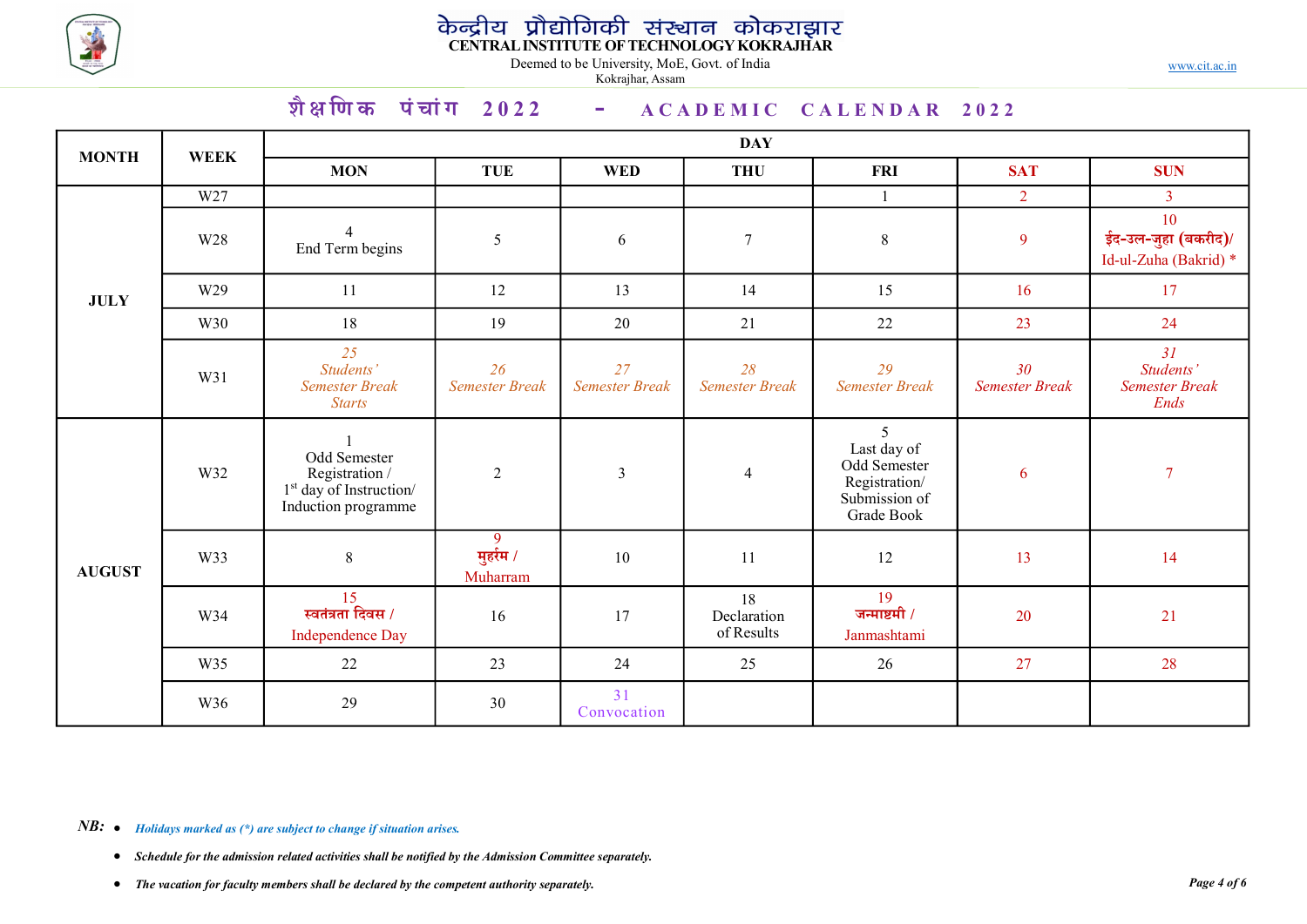

|                  |             | शैक्षणिक पंचांग 2022 - $ACADEMIC$ CALENDAR 2022                      |                                                                   | केन्द्रीय प्रौद्योगिकी संस्थान कोकराझार<br>CENTRAL INSTITUTE OF TECHNOLOGY KOKRAJHAR<br>Deemed to be University, MoE, Govt. of India<br>Kokrajhar, Assam |                |                |                | www.cit.ac.in                                                                                                     |
|------------------|-------------|----------------------------------------------------------------------|-------------------------------------------------------------------|----------------------------------------------------------------------------------------------------------------------------------------------------------|----------------|----------------|----------------|-------------------------------------------------------------------------------------------------------------------|
|                  |             |                                                                      |                                                                   |                                                                                                                                                          | <b>DAY</b>     |                |                |                                                                                                                   |
| <b>MONTH</b>     | <b>WEEK</b> | <b>MON</b>                                                           | <b>TUE</b>                                                        | <b>WED</b>                                                                                                                                               | <b>THU</b>     | <b>FRI</b>     | <b>SAT</b>     | <b>SUN</b>                                                                                                        |
|                  | W36         |                                                                      |                                                                   |                                                                                                                                                          |                | $\overline{2}$ | $\overline{3}$ | $\overline{4}$                                                                                                    |
|                  | W37         | 5 <sup>5</sup>                                                       | 6                                                                 | $7\overline{ }$                                                                                                                                          | 8              | 9              | 10             | 11                                                                                                                |
| <b>SEPTEMBER</b> | W38         | 12                                                                   | 13                                                                | 14                                                                                                                                                       | 15             | 16             | 17             | 18                                                                                                                |
|                  | W39         | 19                                                                   | 20                                                                | 21                                                                                                                                                       | 22             | 23             | 24             | 25                                                                                                                |
|                  | W40         | 26<br>Mid Term                                                       | 27<br>Mid Term                                                    | 28<br>Mid Term                                                                                                                                           | 29<br>Mid Term | 30<br>Mid Term |                |                                                                                                                   |
|                  | W40         |                                                                      |                                                                   |                                                                                                                                                          |                |                |                | $\overline{2}$<br>महात्मा गांधी जयंती $\sqrt{}$<br>Mahatma Gandhi Jayanti                                         |
|                  | W41         | $\overline{3}$<br>दशहरा / Dussehra<br>(महा अष्टमी /<br>Maha-Ashtami) | $\overline{4}$<br>दशहरा / Dussehra<br>(महा नवमी /<br>Maha-Navami) | $\overline{5}$<br>दशहरा / Dussehra<br>(विजय दशमी /<br>Vijay Dashmi)                                                                                      | 6              | $\tau$         | 8 <sup>8</sup> | 9 <sup>°</sup><br>पैगंबर मुहम्मद का जन्मदिन /<br>Prophet Mohammad's<br>Birthday<br>(मिलाद-उन-नबी / $Id-e$ -Milad) |
| <b>OCTOBER</b>   | W42         | 10                                                                   | 11                                                                | 12                                                                                                                                                       | 13             | 14             | 15             | 16                                                                                                                |
|                  | W43         | 17                                                                   | 18                                                                | 19                                                                                                                                                       | 20             | 21             | 22             | 23                                                                                                                |
|                  | W44         | 24<br>दिवाली / दीपावली /<br>Diwali / Deepavali                       | 25                                                                | 26                                                                                                                                                       | $27\,$         | $28\,$         | 29             | 30                                                                                                                |
|                  | W45         | 31                                                                   |                                                                   |                                                                                                                                                          |                |                |                |                                                                                                                   |

- Schedule for the admission related activities shall be notified by the Admission Committee separately.
- The vacation for faculty members shall be declared by the competent authority separately.